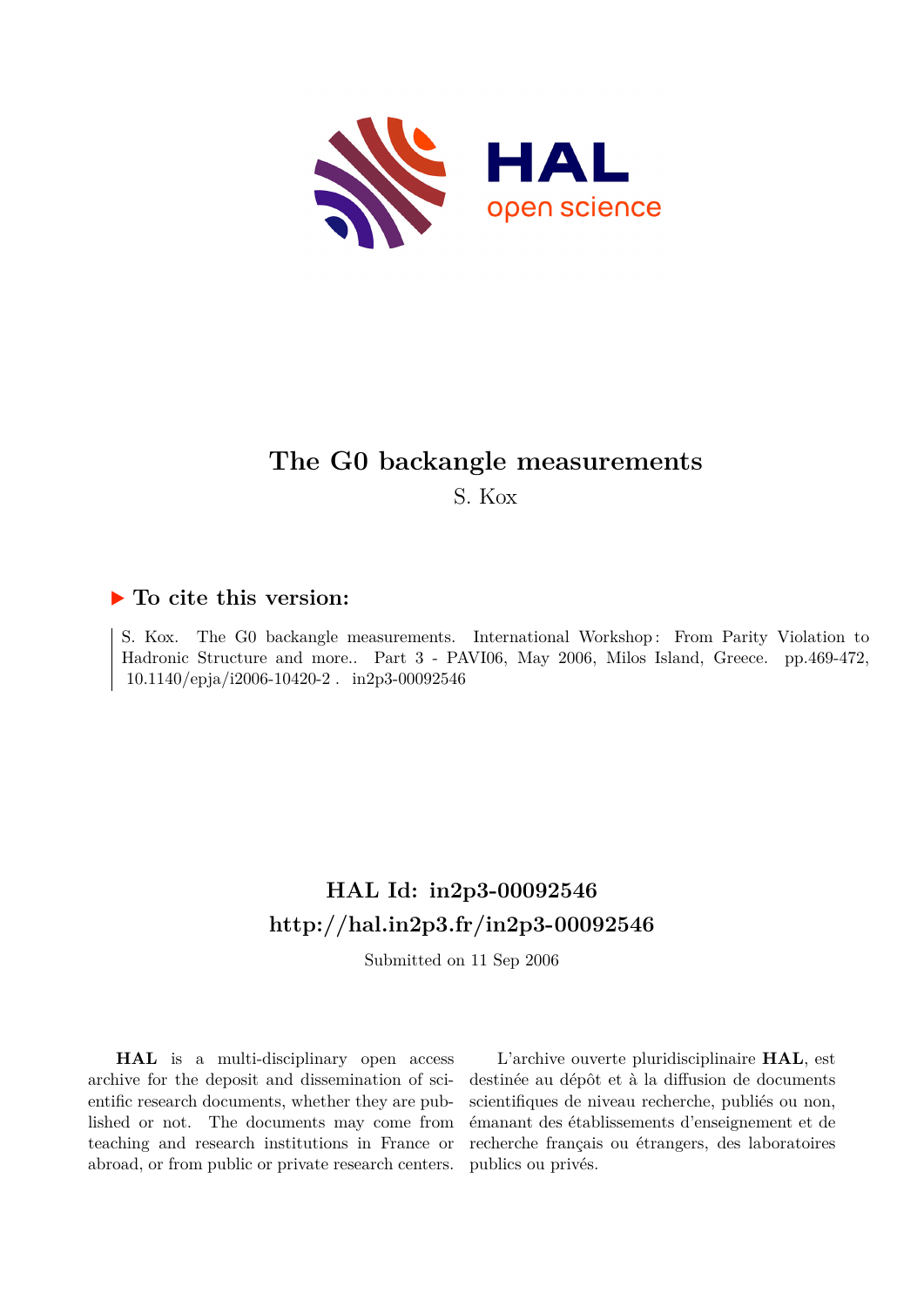# **The** *G*<sup>0</sup> **Backangle Measurements**

Serge Kox (for the  $G^0$  Collaboration <sup>a</sup>)

LPSC, IN2P3-UJF, 53 Avenue des Martyrs, 38026 Grenoble Cedex, France

Received: date / Revised version: date

Abstract. This contribution presents the status, at the time of this conference, of the second phase of the *G*<sup>0</sup> experiment. This experiment is being performed in Hall C of Jefferson Laboratory. It measures PV asymmetries in elastic electron-proton and quasi-elastic electron*−*deuteron scattering. Details of the experimental setup are given, together with the first data collected in 2006 at backward angles.

**PACS.** 13.60.Fz Elastic and Compton Scattering – 13.40.Gp Electromagnetic Form Factors – 14.20.Dh Protons and Neutrons

### **1 Introduction**

A good understanding of the role of its sea of gluons and pairs of quarks and antiquarks is crucial to our knowledge of the structure of the nucleon. This is, in particular, the case for the search for possible contributions of strange quark-antiquarks pairs to nucleon properties. To this end, parity-violation (PV) experiments in electronnucleon scattering have become, over the years, a reliable and powerful technique for extracting information on the nucleon internal structure [1]. These experiments have already published a set of results [2–5], but a new round of measurements is underway, or planned, to allow for the separation of the neutral weak form factors and the effective axial current of the nucleon. Combined with the known electromagnetic form factors, these new data permit in particular the isolation of the contribution of the s quarks to the nucleon charge and magnetization densities.

Part of a worldwide program, the  $G^0$  experiment is carried out in Hall C of Jefferson Laboratory by a large collaboration of scientists from institutions in the United States, Canada, France, Armenia and Croatia. The ultimate goal of  $G^0$  is to provide data to allow a comprehensive and precise map of the neutral weak form factors of the proton over the range of momentum transfers  $0.1{\text -}1.0 \text{ (GeV/c)}^2$ . This is done by measuring PV asymmetries in the scattering of polarized electrons on hydrogen and deuterium targets. To allow a separation of the different contributions (electric, magnetic, axial), the  $G^0$  experimental program is now performing its backward angle measurements. In the coming months, it will provide results for two  $Q^2$  values, 0.23 and 0.62  $(GeV/c)^2$ . During these measurements, with



**Fig. 1.** Photograph of the the G0 set-up installed in Hall C in its "backangle" mode.

a single experimental configuration, data are also recorded for inelastic electron scattering.

#### **2 Experimental set-up**

A photograph of the overall set-up, after the 180◦ rotation of the spectrometer necessary for the backangle running, is shown in figure 1. The heart of the G0 apparatus [6] is a superconducting toroidal magnet (SMS) that focuses scattered particles through collimators onto a focal plane array of scintillators. The magnet contains eight superconducting coils splitting the magnet and detector system into octants. Each octant is defined by collimators placed near the target with an acceptance of  $20°$  in azimuthal angle. Combined with the polar angle acceptance, the device has a total solid angle of about 0.9 sr. The polarized electrons are scattered from a high power cryogenic target (liquid

 $\overline{a}$  Jefferson Lab Experiments E-05-108/06-108 and E-04-101. A list of collaborators and information about the experiment can be found at http://www.npl.uiuc.edu/exp/G0/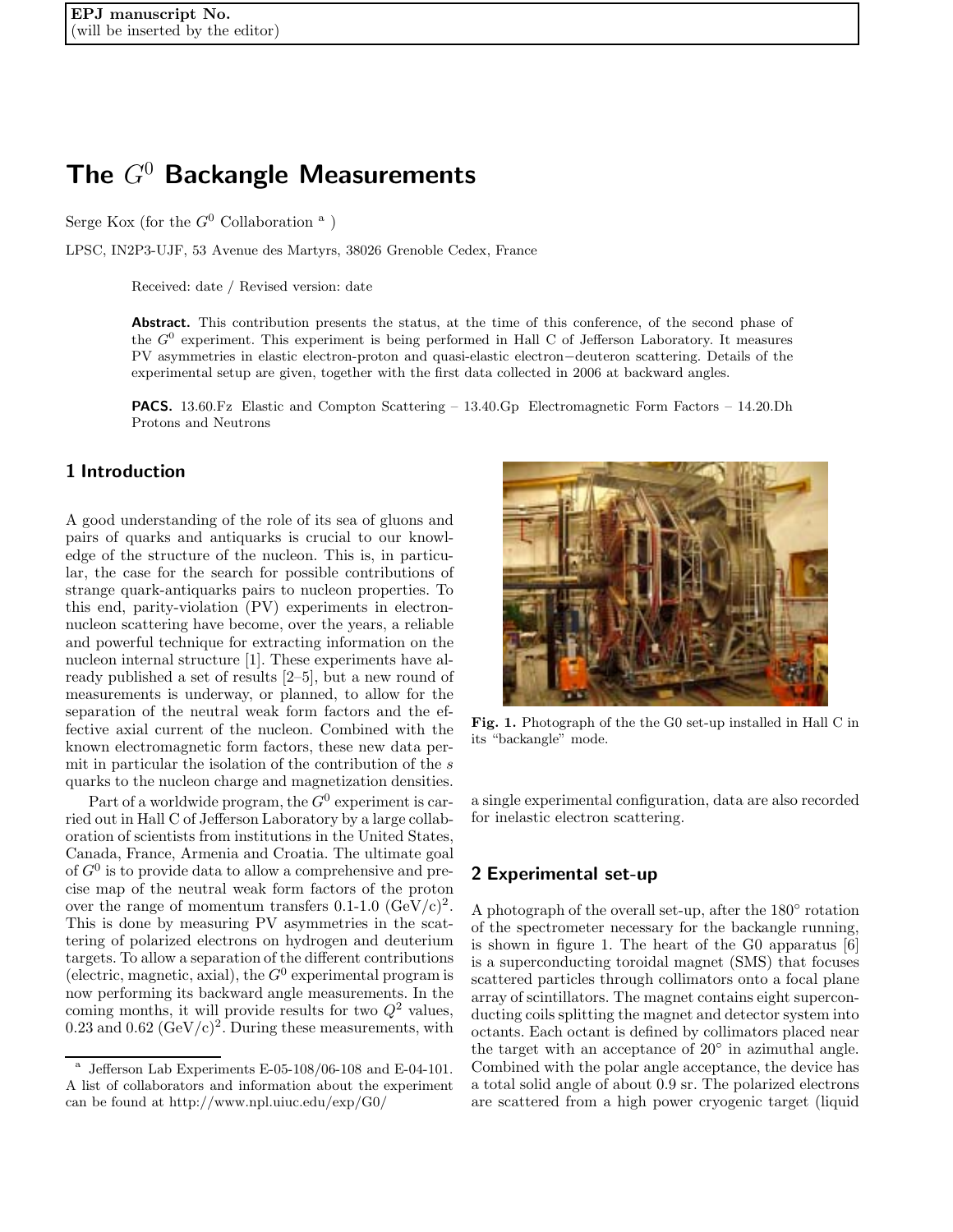hydrogen or deuterium) of 20 cm length [7]. Currents up to 60  $\mu$ A are used for the backangle measurements with negligible observed target density fluctuations.

The  $G^0$  octant detection systems are composed of detectors that count either recoil protons from small angle (7-13◦ ) e-p scattering (initial orientation of the magnetic spectrometer), or scattered electrons from large angle (110<sup>o</sup>) e-N scattering (the backangle phase of  $G^0$  presented here). A set of 16 detectors in each octant, used in both measurements, lies near the focal surface of the SMS magnet. These detectors (referred to as the Focal Plane Detectors, or FPDs), consist of pairs of plastic scintillators with phototubes at both ends. In the case of the forward angle measurements, particle identification was determined by a time of flight technique using a special 32 ns beam time structure. This technique is not suitable for backward angle measurements where one has to discriminate between elastic electrons and electrons or pions produced in inelastic processes with similar velocities. The standard CEBAF 2 ns beam time structure was then restored and a second array formed by 9 scintillators was added near the exit window of the magnet cryostat. For each of the eight octants, these detectors (CEDs, for Cryostat Exit Detectors) are used in coincidence with the Focal Plane detectors. This CED/FPD combination correlates the momentum and scattering angle of the detected electrons after its path in the SMS magnetic field, and thus allows for the separation of elastic and inelastic events. With front-end electronics composed of gate arrays, it is possible to record events for given CED/FPD combinations, and thereby measure asymmetries for both elastic and inelastic events. However, simulations and analysis of test data [8] suggested that additional discrimination of electrons and pions was necessary. The  $\pi^-$  background from  $n(e, \pi^-)e'p$  reactions can indeed be reduced by introducing cuts in CED-FPD space, but not to a level sufficient to isolate quasi-elastic electrons.

Therefore an aerogel Cherenkov counter has been designed to provide pion rejection across the momentum range of the full  $G^0$  program, up to at least ~ 400 MeV/c for  $Q^2 = 0.8 \text{ GeV}^2$ . This, of necessity, must be an eightsectored array of individual Cherenkov detectors mounted in conjunction with the CED-FPD sectors. The Cherenkov counters have been located between the CEDs and FPDs. Negatively charged particles entering an octant of the  $G^0$ spectrometer pass through 5.5 cm of aerogel (SP30 from Matsushita Electronics). With the chosen index of refraction of the aerogel  $(n = 1.03)$ , pions up to a momentum of 570 MeV/c do not produce any light whereas all primary electrons do. The photons emitted are collected by four phototubes (XP4572 from Photonis) by means of a diffusion box lined with an internal white reflector. From measurements performed with cosmic muons and test beams at TRIUMF, the electrons were found to generate a signal of 4 to 7 photoelectrons. The detection efficiency obtained in the present data taking is more than 80% for electrons (when requesting 2 out of the 4 PMTs being fired), whereas a rejection factor of more than 100 to 1 is reached for a 400 MeV/c pion. The Cherenkov detector



**Fig. 2.** Counting rates (Hz per  $\mu$ A of beam and per octant) in the CED-FPD plane, for particles identified as electrons by the Cherenkov counter, at  $Q^2 = 0.62$  GeV<sup>2</sup>

operates in *coincidence* mode for the electron detection, and in *veto* mode for background and pion studies.

The  $G^0$  experiment is also instrumented to measure beam properties (position, charge) in the Hall C line, and a feedback system at the source level ensures that they are largely independent from the beam helicity state. A new more reliable fiber laser has been used for the present running. It allowed also to switch within a few hours to a 32 ns beam time structure, used for studies of the Cherenkov performances.

#### **3 Data taking and first results**

In the backangle phase of the  $G^0$  experiment, PV asymmetries are measured for several physics cases. The elastic scattering events are detected to access the weak form factors of the nucleon, the inelastic electrons produced in a kinematic range near the N- $\Delta$  transition [9] to determine the axial mass of the nucleon and finally the pions also produced in this region to study EW corrections [10]. This requires the identification of the three corresponding particles. The experimental set-up for backangle measurements has thus been upgraded with the new detectors discussed above, with corresponding changes in the electronics scheme. The particle identification is then performed by combining information provided by the CEDs, FPDs and Cherenkov detectors. Figure 2 shows an example of the discrimination of the elastic against inelastic electrons in the CED-FPD plane when the Cherenkov is fired (a similar plot is built for pions with the Cherenkov detector being used as a veto).

There have been several experimental difficulties, some only apparent with the first beam in the Hall. First of all, the experiment is running with non-standard, low beam energies (686 and 362 MeV). This has presented challenges for the accelerator to reach the halo rates and parity quality of the beam required by the measurement. The experiment is using the highly polarized electron beams now produced routinely at Jefferson Laboratory from a supperlattice GaAs cathode. The measurement of the beam po-